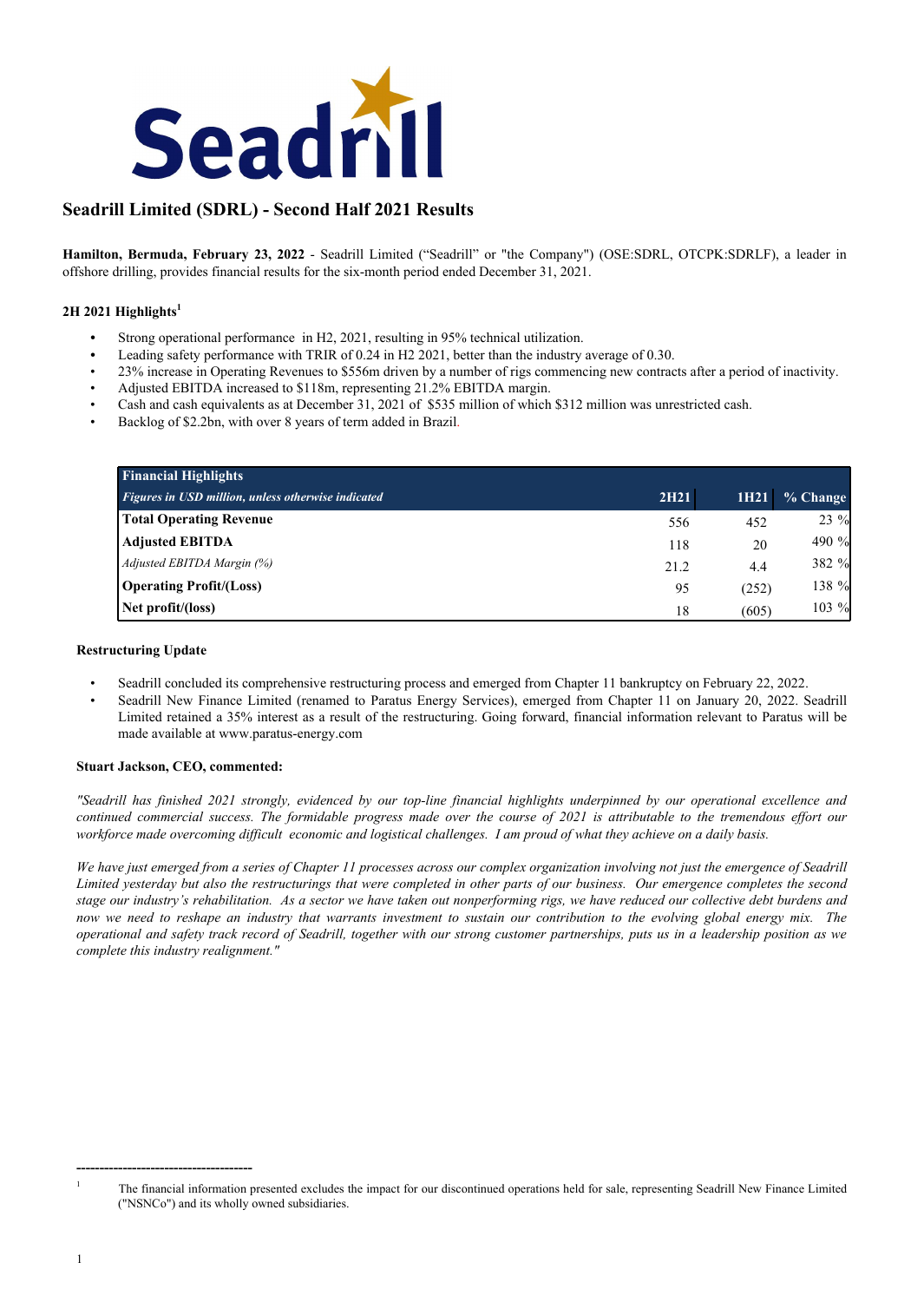#### **Forward-Looking Statements**

This news release includes forward-looking statements. Such statements are generally not historical in nature, and specifically include statements about the Company's plans, strategies, business prospects, changes and trends in its business and the markets in which it operates. These statements are made based on management's current plans, expectations, assumptions and beliefs concerning future events impacting the Company and therefore involve a number of risks, uncertainties and assumptions that could cause actual results to differ materially from those expressed or implied in the forward-looking statements, which speak only as of the date of this news release. Important factors that could cause actual results to differ materially from those in the forward-looking statements include, but are not limited to offshore drilling market conditions including supply and demand, day rates, customer drilling programs and effects of new rigs on the market, contract awards and rig mobilizations, contract backlog, dry-docking and other costs of maintenance of the drilling rigs in the Company's fleet, the cost and timing of shipyard and other capital projects, the performance of the drilling rigs in the Company's fleet, delay in payment or disputes with customers, Seadrill's ability to successfully employ its drilling units, procure or have access to financing, ability to comply with loan covenants, liquidity and adequacy of cash flow from operations, fluctuations in the international price of oil, international financial market conditions, changes in governmental regulations that affect the Company or the operations of the Company's fleet, increased competition in the offshore drilling industry, the impact of global economic conditions and global health threats and the impact of future negotiations with its lenders to obtain amendments to credit facilities and any related contingency planning efforts, the impact of active negotiations, contingency planning efforts, rulings and outcomes with respect to a comprehensive restructuring of our debt under Chapter 11 Proceedings with the U.S. Bankruptcy Court for Southern District of Texas, the outcome of which is uncertain, our ability to maintain relationships with suppliers, customers, employees and other third parties as a result of our Chapter 11 filing and the related increased performance and credit risks associated with our constrained liquidity position and capital structure, our ability to maintain and obtain adequate financing to support our business plans post-emergence from Chapter 11, the length of time that we will operate under Chapter 11 protection, risks associated with third-party motions in the Chapter 11 Proceedings that may interfere with the solicitation and ability to confirm and consummate a plan of reorganization, the dispute over production levels among members of the Organization of Petroleum Exporting Countries and other oil and gas producing nations, downtime and other risks associated with offshore rig operations and ability to successfully employ our drilling units, our expected debt levels, the ability of our affiliated or related companies to service their debt requirements, credit risks of our key customers, the concentration of our revenues in certain geographical jurisdictions, limitations on insurance coverage, such as war risk coverage, in certain regions, any inability to repatriate income or capital, import-export quotas, wage and price controls and the imposition of trade barriers, our ability to attract and retain skilled personnel on commercially reasonable terms, whether due to labor regulations, unionization, or otherwise, or to retain employees, customers or suppliers as a result of our financial condition generally or as a result of the Chapter 11 Proceedings, internal control risk due to significant employee reductions, tax matters, changes in tax laws, treaties and regulations, tax assessments and liabilities for tax issues, including those associated with our activities in Bermuda, Brazil, Norway, the United Kingdom, Nigeria, Mexico and the United States, customs and environmental matters and potential impacts on our business resulting from climate-change or greenhouse gas legislation or regulations, and the impact on our business from climate-change related physical changes or changes in weather pattern, the occurrence of cybersecurity incidents, attacks or other breaches to our information technology systems, including our rig operating systems and other important factors described from time to time in the reports filed or furnished by us with the SEC. Consequently, no forward-looking statement can be guaranteed. When considering these forward-looking statements, you should keep in mind the risks described from time to time in the Company's filings with the SEC, including its 2020 Annual Report on Form 20-F (File No. 333-224459)

The Company undertakes no obligation to update any forward-looking statements to reflect events or circumstances after the date on which such statement is made or to reflect the occurrence of unanticipated events. New factors emerge from time to time, and it is not possible for us to predict all of these factors. Further, the Company cannot assess the impact of each such factors on its business or the extent to which any factor, or combination of factors, may cause actual results to be materially different from those contained in any forward-looking statement.

February 23, 2022 The Board of Directors Seadrill Limited Hamilton, Bermuda

Questions should be directed to Seadrill Management Ltd. represented by: Stuart Jackson Chief Executive Officer

Media questions should be directed to: Sara Dunne Director of Communications +1 (281) 630-7064

Analyst and investor questions should be directed to: Hawthorn Advisors seadrill@hawthornadvisors.com +44 (0) 203 7454960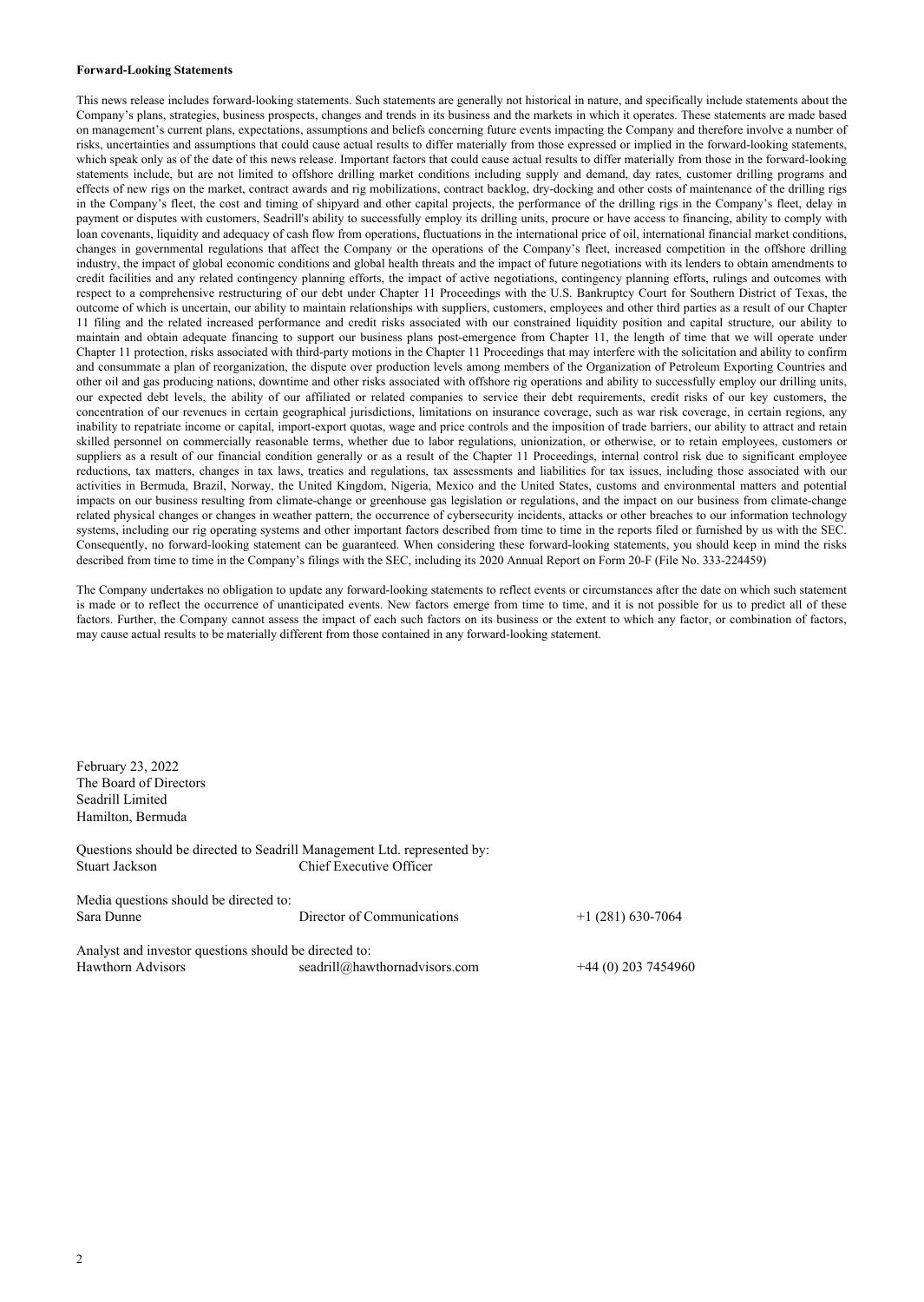### **OPERATING REVIEW**

#### *Rig Activity*

The second half status and performance of Seadrill Limited's owned rig fleet was as follows:

| As at December 31, 2021              | <b>Harsh</b><br><b>Environment</b> | <b>Floaters</b> | Jack-ups | Total |
|--------------------------------------|------------------------------------|-----------------|----------|-------|
| Operating                            |                                    |                 |          | 14    |
| Technical utilization $\binom{1}{k}$ | 92%                                | 93%             | $100\%$  | 95%   |
| Economic utilization $(2)$           | 93%                                | 90%             | 99%      | 93%   |
| Future contracted                    |                                    |                 |          |       |
| Idle                                 |                                    |                 |          |       |
| Planned disposal/recycling           |                                    |                 |          |       |
| <b>Total</b>                         |                                    |                 |          | 24    |

1 Technical utilization is calculated as the total hours available for work, excluding planned maintenance, divided by the total number of hours in the period.

<sup>2</sup>Economic utilization is calculated as total revenue, excluding bonuses, for the period as a proportion of the full operating dayrate multiplied by the number of days on contract in the period.

In spite of the challenge to operations still presented by COVID, our campaign for reducing non-productive time is showing strong results, with technical utilization of 95% being achieved for the period. The jack-up segment performed excellently, achieving 100% technical utilization.

Post period, Seadrill had two owned **harsh environment** rigs operating in Norway. The *West Elara* remained on contract with ConocoPhillips and the *West Phoenix* commenced operations during the period with VAR Energi. After the period, the harsh-environment semi-submersible *West Venture*, which had been cold stacked for several years, was sold to Rota Shipping and will be recycled.

The Company had four **drillships** and one **benign-environment semi-submersible** rig operating at the end of the period. The *West Neptune* and *Sevan Louisiana* were under contract in the Gulf of Mexico with LLOG and Walter Oil & Gas, respectively. *West Tellus* was under contract with Shell and *West Saturn* was under contract with ExxonMobil, both in Brazil. *West Gemini* began work in Angola. The *West Jupiter* and *West Carina* are currently being reactivated following the signing of two long term contracts with Petrobras for work in the Búzios field offshore Brazil.

Across the **jack-up fleet**, the Company maintained high levels of utilization throughout the period, surpassing expectations for both technical and economic utilization. The *AOD I*, *AOD II, AOD III*, and *West Callisto* were working in the Middle East, continuing their contracts with Saudi Aramco. *West Castor, West Telesto,* and *West Tucana* continued on bareboat charter to the Company's Gulfdrill joint venture in Qatar.

During the period, we sold six long-term cold stacked units (W*est Freedom, West Pegasus, West Eminence, West Navigator, West Orion, West Alpha*), and a further unit was sold after the end of the period (*West Venture* - refer above). This brings the total number of long-term cold stacked rigs sold through our **rig disposal program** to nine with the *West Epsilon* and *West Vigilant* being sold in earlier periods. Five of the units sold to date have been recycled with the remaining three being sold for non-drilling purposes. There are two further units that we have identified for disposal under the rig disposal program (*Sevan Brasil* and *Sevan Driller*). We plan to sell or recycle these units in 2022.

Excluding units that we plan to sell or recycle as part of our rig disposal program, Seadrill has one long-term cold stacked benignenvironment semi-submersible (*West Eclipse*) and four cold stacked jack-ups (*West Ariel, West Prospero, West Leda* and *West Cressida*). We are continuing to actively market these rigs, taking a cautious view on the market and will remain disciplined, only reactivating cold stacked units where suitable work is secured and appropriate investment returns can be achieved.

Seadrill continues to improve HSE performance as a leader in the field, with a TRIR (Total Recordable Incident Rate) of 0.24 in H2 2021, better than the industry average of 0.30. We maintained our position as sector leader in Carbon Management in the offshore drilling contractor field with a "B" rating under the Carbon Disclosure Project, the highest rating in the sector.

The second half status and performance of Seadrill Limited's managed/leased rig fleet was as follows:

| As at December 31, 2021 | Harsh<br><b>Environment</b> | <b>Floaters</b> | Jack-ups | Total |
|-------------------------|-----------------------------|-----------------|----------|-------|
| Operating               |                             |                 |          |       |
| Technical utilization   | 95%                         | 98%             | 99%      | 97%   |
| Future contracted       |                             |                 |          |       |
| <b>Total</b>            |                             |                 |          |       |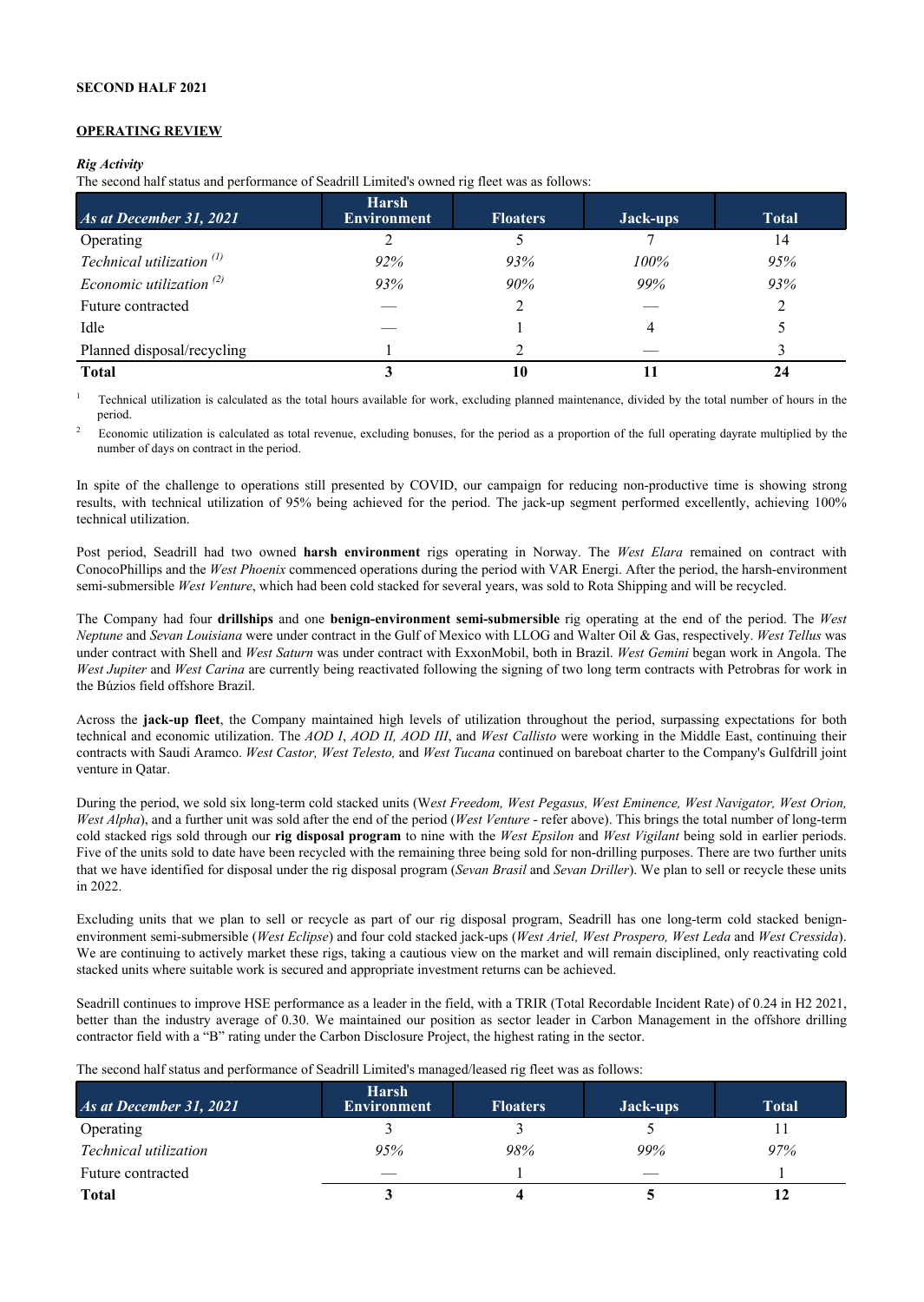Seadrill had three leased harsh environment units operating in the North Sea. These included *West Linus* and *West Hercules*, which are leased from SFL and under contract with ConocoPhillips and Equinor, and *West Bollsta,* leased from Northern Ocean, under contract with Lundin. The SFL leased rigs are expected to be handed back to SFL in 2022. The *West Bollsta* completed operations with Lundin in February 2022 and the rig will shortly be returned to Northern Ocean.

The Company manages four drillships, with two in Angola for the Sonadrill joint venture, one in the US Gulf of Mexico and one in Malaysia, both being owned by Aquadrill. The *Libongos* is currently operating in Angola, while the *Quengela* is contracted to start with TotalEnergies in Angola early 2022. The two rigs belonging to Aquadrill will be kept under our management until their current contracts come to an end. The *West Capella* and *West Vela* will be handed back to Aquadrill in Q2-22*.*

Across the managed jack-up fleet, the Company maintained high levels of utilization. These rigs are owned by SeaMex Limited and are on contract with Pemex, drilling in the Gulf of Mexico.

#### **FINANCIAL REVIEW**

#### *Abbreviated Income Statement*

| Figures in US\$ million, unless otherwise indicated | 2H <sub>21</sub> | 1H <sub>21</sub> |
|-----------------------------------------------------|------------------|------------------|
| Total operating revenues                            | 556              | 452              |
| Total operating expenses                            | (548)            | (566)            |
| Total other operating items                         | 87               | (138)            |
| <b>Operating profit/(loss)</b>                      | 95               | (252)            |
| Total financial and other non-operating items, net  | (119)            | (311)            |
| Income tax benefit/(expense)                        | 6                | (11)             |
| Income/(loss) from discontinued operations          | 36               | (31)             |
| Net profit/(loss)                                   | 18               | (605)            |
| <b>Adjusted EBITDA</b>                              | 118              | 20               |

Unless otherwise stated, the following financial information excludes the impact from the discontinued operations held for sale at the period end.

**Total operating revenues** for 2H21 were \$556 million (1H21: \$452 million), an increase of \$104 million, primarily attributed to the following:

Contract revenues increased by \$94 million primarily due to the *West Phoenix, Sevan Louisiana* and *West Gemini* all commencing work under new contracts after a period of those rigs being idle. There was also improved operational performance across the fleet resulting in lower downtime, as noted in the operating review.

Other revenues increased by \$8 million due to a \$6 million early termination fee for the *West Bollsta* along with increased charter revenue earned on the *West Tucana*, which is leased to the Gulfdrill joint venture.

**Total operating expenses** for 2H21 were \$548 million (1H21: \$566 million), a decrease of \$18 million and primarily attributed to the following:

Rig operating expenses increased by \$44 million due to increased activity as a result of the *West Phoenix*, *Sevan Louisiana* and *West Gemini* all returning to operations. This was partly off-set by lower COVID-19 related expenditures and continued benefits from our cost reduction programs.

Management contract expenses decreased by \$56 million primarily due to the non-recurrence of a \$48 million credit loss charge that was recorded during the first half of the year following a commercial settlement being reached with Northern Ocean.

Depreciation decreased by \$11 million due to an impairment charge being recorded against the W*est Hercules* in June 2021.

**Total other operating items** for 2H21 contributed income of \$87 million (1H21: \$138 million expense) a favorable movement of \$225 million and attributed to the following:

Proceeds from rig sales were \$36 million in 2H21 compared to \$11 million in 1H21 with six cold-stacked units being sold in the second half (*West Orion, West Navigator, West Eminence, West Pegasus, West Freedom* and *West Alpha)* compared to one unit in 1H21 (*West Vigilant)*.

Other operating items were \$51 million in 2H21 compared to \$3 million in 1H21. These items included cancellation of debt income on certain liabilities that were extinguished as a consequence of global settlement agreements with Northern Ocean and Aquadrill (formerly Seadrill Partners) becoming effective, as well as a rebate of previously incurred insurance premiums.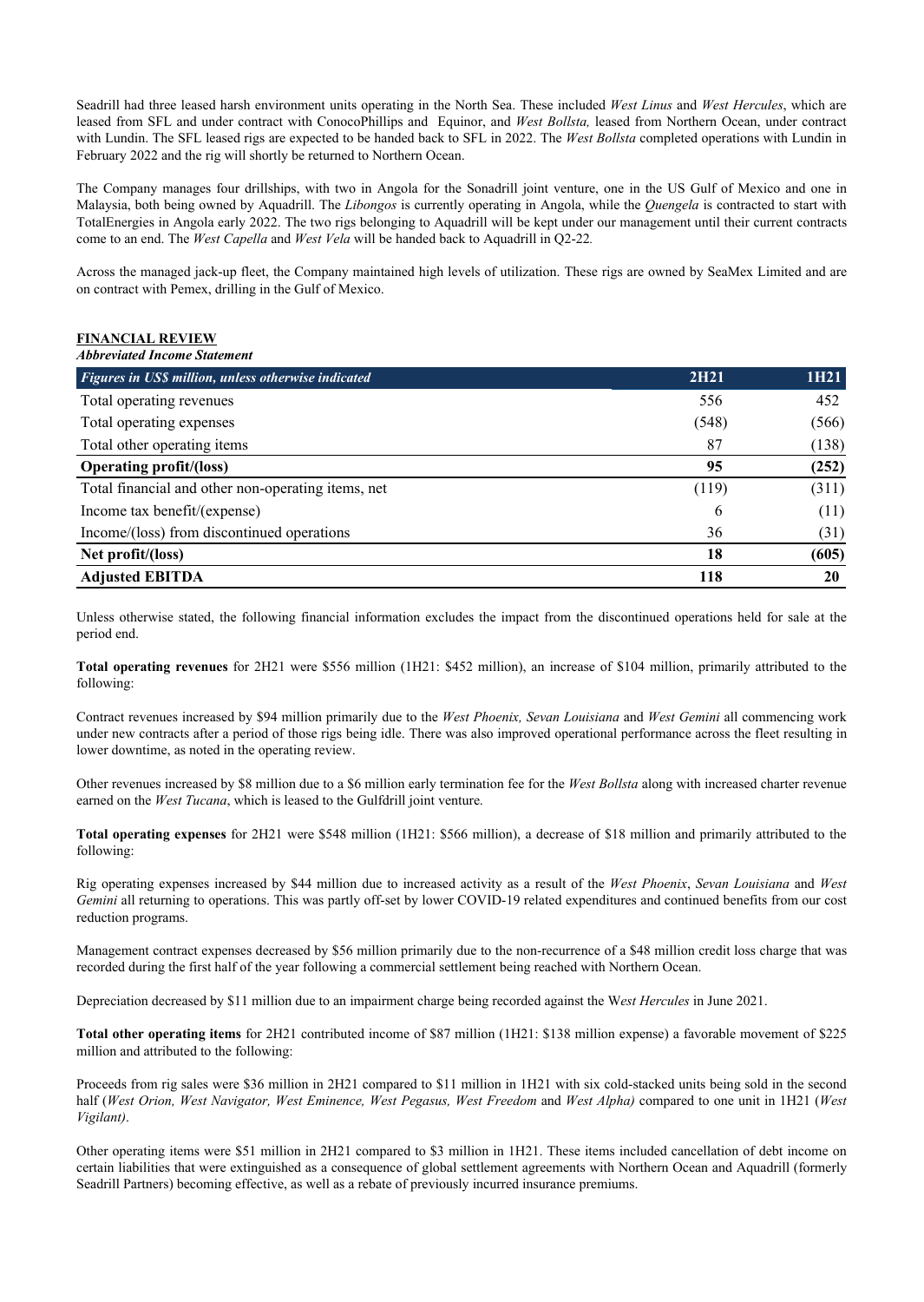The *West Hercules* was impaired by \$152 million in 1H21 and there were no further impairments in the second half of the year.

**Adjusted EBITDA** was \$118 million in 2H21 (1H21: \$20 million), delivering an adjusted EBITDA margin of 21.2% (1H21: 4.4%). The increase in adjusted EBITDA is due to the variances described above.

**Total financial and other items** contributed to an expense of \$119 million in 2H21 (1H21: \$311 million expense), a favorable variance of \$192 million that was primarily attributed to the following:

Reorganization items decreased due to the non-cash loss of \$186 million in 1H21 on the remeasurement of the *West Taurus* lease liability to SFL, as a result of rejection of the lease through the bankruptcy court, not repeated in 2H21. This was offset by a \$14 million increase in Chapter 11 related restructuring fees, to \$75 million, in 2H21.

Interest expense related to our external debt facilities decreased by \$35 million compared to the first half of 2021 as we ceased recognition of interest on these facilities following our Chapter 11 filing in February 2021. The amendment to the *West Hercules* lease arrangement in August 2021 resulted in a further \$14 million decrease in interest expense as the lease was reclassified as an operating lease, decreasing interest expense from \$79 million to \$30 million.

There was a net \$5 million decrease in credit loss allowances recognized against loans provided to related parties.

**Income/loss from discontinued operations** was a gain of \$36 million in 2H21 (1H21: \$31 million loss), a favorable variance of \$67 million that was attributed to the following:

Discontinued operations relate to the NSNCo group, which became a 35% owned non-consolidated group of subsidiaries following the disposal of 65% of the interest held to the NSNCO noteholders, shortly after the end of the reporting period on January 20, 2022. The revenues and expenditures of the NSNCo group have been reflected under the discontinued operations line item for all periods presented. This includes SeaMex's consolidated revenues and expenditures from November 2, 2021 onwards.

The gain recorded through discontinued operations in the second half of 2021 was mainly attributable to a reversal of previously established credit loss allowances against loans previously advanced by the NSNCo group to the SeaMex joint venture. This gain was recorded in connection to the step acquisition of SeaMex by NSNCo and is one-time in nature and not expected to recur.

**Income tax benefit/(expense)** for 2H21 was \$6 million benefit (1H21: \$11 million expense).

The increase in net tax benefit is explained by a reduction in current year's provision, increase in prior year current and deferred tax credits, offset by an increase in uncertain tax position liability.

**Net profit/(loss)** for 2H21 was \$18 million net profit, or \$0.18 profit per share (1H21: \$605 million net loss, or \$6.03 loss per share).

#### *Abbreviated Cash Flow Statement - Continuing operations*

| Figures in US\$ million, unless otherwise indicated                              | 2H <sub>21</sub> | 1H21 |
|----------------------------------------------------------------------------------|------------------|------|
| Net cash used in operating activities                                            | (72)             | (64) |
| Net cash provided by/(used in) investing activities                              | 20               | (6)  |
| Net cash used in financing activities                                            |                  |      |
| Effect of exchange rate changes on cash                                          | (6)              | 4    |
| Net decrease in cash and cash equivalents, including restricted cash             | (58)             | (66) |
| Cash and cash equivalents, including restricted cash, at beginning of the period | 593              | 659  |
| Cash and cash equivalents, including restricted cash, at the end of period       | 535              | 593  |

The statement of cash flows excludes \$49 million of unrestricted cash and \$21 million of restricted cash at December 31, 2021, which is held for sale by our discontinued operations.(December 31, 2020: \$35 million unrestricted, \$30 million restricted). The total cash flows from discontinuing operations for the twelve months ended December 31, 2021 was a \$5 million inflow (December 31,2020: \$1 million inflow).

**Net cash used in operating activities** for 2H21 was \$72 million (1H21: \$64 million), an increase of \$8 million.

The increased cash outflow from operating activities was attributable to increased legal and advisory expenses associated with Chapter 11 process, rig reactivation costs, and adverse working capital movements, primarily on accounts receivable, partly offset by increased operating margins as a result of improved activity levels.

**Net cash provided by/used in investing activities** in 2H21 contributed to a \$20 million inflow (1H21: \$6 million outflow).

The inflow is predominantly due to proceeds from the disposal of the rigs in line with gain on mentioned above in the analysis of operating items

**Net decrease in cash** in 2H21 was \$58 million (1H21: \$66 million) resulting in total cash and cash equivalents, including restricted cash of \$535 million as at 2H21 (1H21: \$593 million).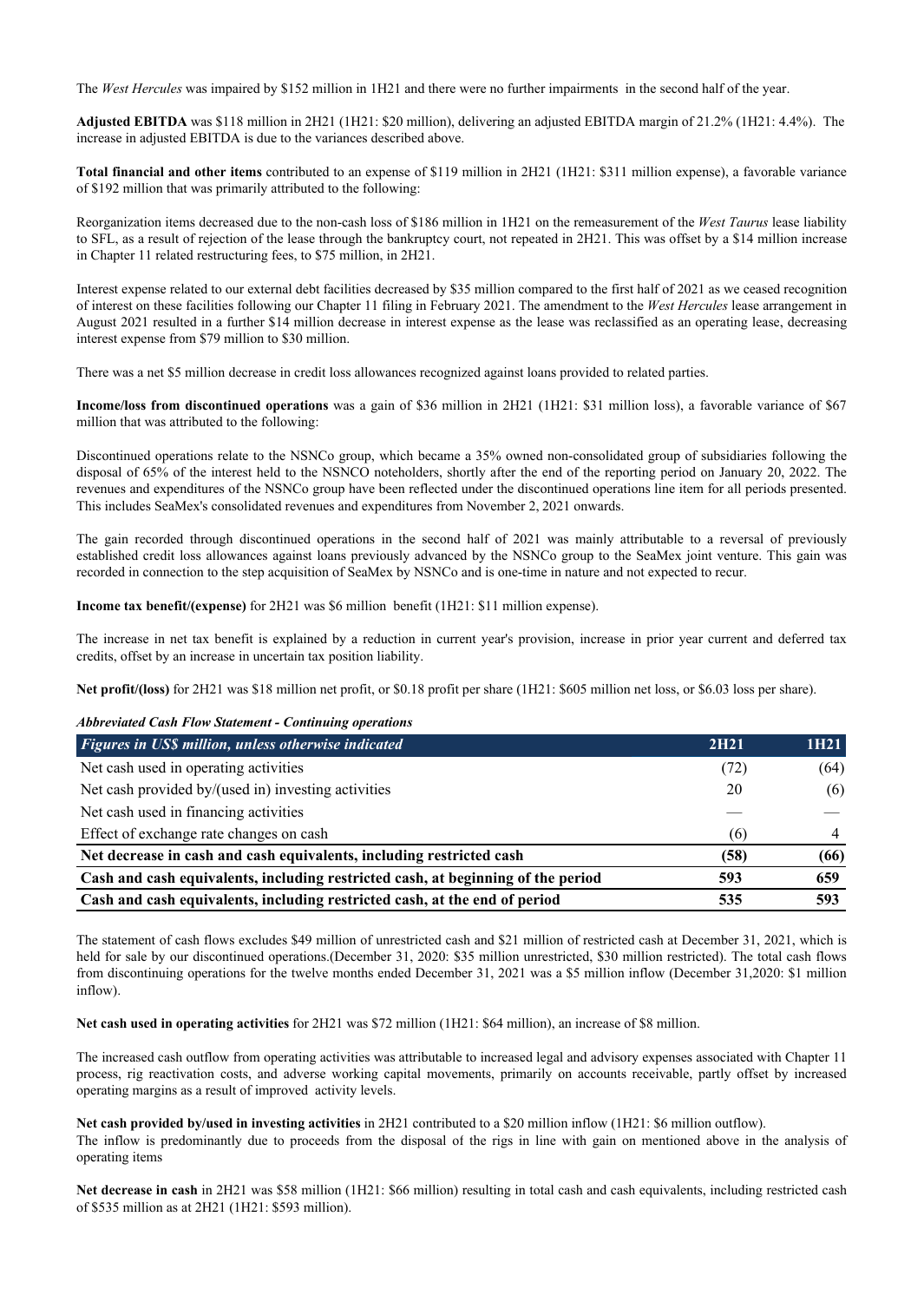*Abbreviated Balance Sheet*

| Figures in US\$ million, unless otherwise indicated        | 2H21    | 1H21    |
|------------------------------------------------------------|---------|---------|
| Cash and cash equivalents                                  | 312     | 422     |
| Restricted cash                                            | 223     | 171     |
| Assets held for sale                                       | 1,103   | 694     |
| Other current assets                                       | 388     | 360     |
| Non-current assets (excluding non-current restricted cash) | 1,853   | 2,011   |
| <b>Total assets</b>                                        | 3,879   | 3,658   |
|                                                            |         |         |
| Liabilities associated with assets held for sale           | 948     | 582     |
| Other current liabilities                                  | 289     | 297     |
| Liabilities subject to compromise                          | 6,235   | 6,406   |
| Non-current liabilities                                    | 123     | 113     |
| Deficit                                                    | (3,716) | (3,740) |
| <b>Total liabilities and equity</b>                        | 3,879   | 3,658   |

Unless otherwise stated, the following financial information excludes the impact from the discontinued operations held for sale at the period end.

**Cash and cash equivalents,** which excludes restricted cash, was \$312 million (1H21: \$422 million). The decrease was primarily due to net cash used in operating activities as described in the previous section.

**Restricted cash** was \$223 million (1H21: \$171 million). The increase was primarily due to cash receipts of rig proceeds, and net increases on collateral held for guarantee facilities.

**Assets held for sale** reflect the NSNCo group's assets of \$1.1 billion (1H21: \$694 million). The increase relates to the consolidation of the SeaMex joint venture after its acquisition by NSNCo on November 2, 2021.

**Other current assets** were \$388 million (1H21: \$360 million). The increase was primarily due to increased activity, with more operating rigs in 2H21.

**Non-current assets** (excluding non-current restricted cash) were \$1.9 billion (1H21: \$2.0 billion). The decrease is driven by the disposal of the *West Hercules* following the modification of the lease in August 2021.

**Liabilities held for sale** reflect the NSNCo group's liabilities of \$948 million (1H21: \$582 million). The increase results from the consolidation of SeaMex.

**Other current liabilities** were \$289 million (1H21: \$297 million). The decrease was attributable to the settlement of the lease liability on the *West Bollsta* offset by prepetition liabilities reinstated from liabilities subject to compromise.

**Liabilities subject to compromise** were \$6,235 million (1H21: \$6,406 million). The decrease was primarily attributable to the derecognition of the liability to SFL following amendment of the *West Hercules* lease.

**Non-current liabilities** were \$123 million (1H21: \$113 million). The increase was due to increased deferred mobilization revenues and increased liabilities recognized for uncertain tax positions.

**Equity** was a \$3.7 billion deficit (1H21: \$3.7 billion deficit).

#### *Liquidity*

As of December 31, 2021, total cash and cash equivalents of \$535 million was comprised of \$312 million of unrestricted cash and \$223 million of restricted cash.

The major components of restricted cash include:

- \$63 million of cash held as collateral for a local tax case in Brazil;
- \$47 million sales proceeds on disposal of rigs secured against senior credit facilities;
- \$42 million held as a guarantee facility for certain drilling contracts; and
- \$37 million of cash held as collateral against the West Linus and West Hercules lease arrangements.

Despite continuing operational challenges presented by COVID-19, Seadrill continues to successfully execute its ongoing cash preservation and cost efficiency plan to further reduce costs whilst continuing to operate safely and deliver for customers. This will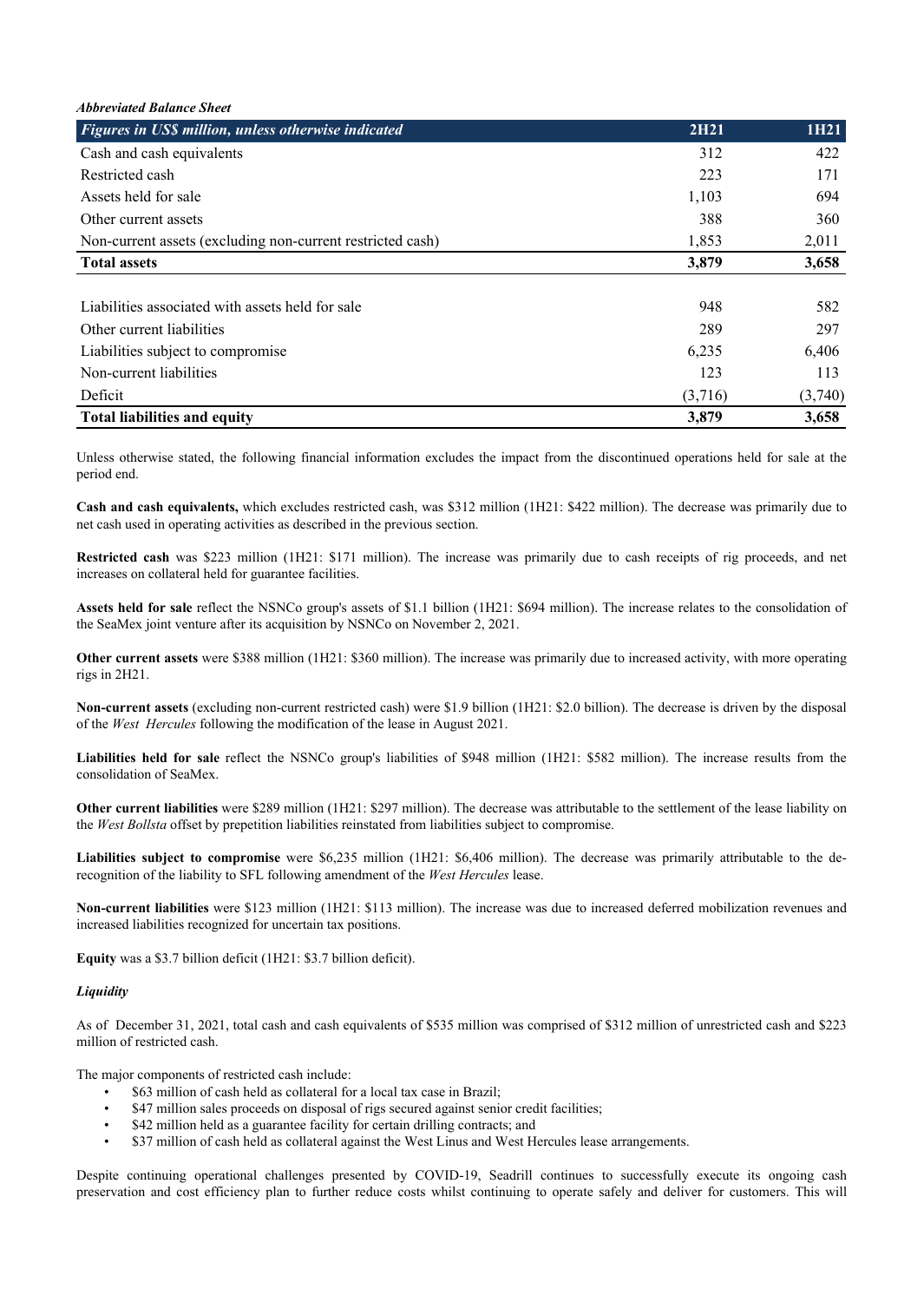preserve liquidity and adjust the cost base to maintain our leadership position in this area. Seadrill's active management will reduce spend both onshore and offshore.

### **COMMERCIAL REVIEW**

#### **Order Backlog**<sup>1</sup>

Order Backlog at the end of 2H21, was approximately \$2.7 billion, up from \$2.1 billion at the end of 1H21.

During the second half of the year, the Company added approximately \$1 billion of backlog from the following contract awards:

- *West Hercules* secured a two well contract with Equinor in Canada adding \$57m in backlog. Additionally, Equinor exercised another one well option in Norway for the rig under a continuous optionality provision adding \$15m in backlog.
- *West Gemini* secured a four well contract plus options in Angola contributing \$35m in backlog. The rig commenced operations in Q4.
- *West Tellus* Shell exercised options adding \$18m backlog.
- *West Tellus*, *West Carina*, and *West Jupiter* each secured multi-year contracts with Petrobras in Brazil, contributing a total of \$775 million in backlog. *West Tellus* and *West Carina* are expected to commence in September 2022 while *West Jupiter* is expected to commence in December 2022.
- *• Sevan Louisiana* secured a two-well contract with ENI in US Gulf of Mexico. In addition, \$26m of backlog with Talos was transferred from the *West Neptune* to the *Sevan Louisiana.*
- *West Neptune* LLOG exercised an option adding \$10m in backlog keeping the rig busy into October 2022.

Post 2H21, backlog was reduced by \$0.5bn related to the negotiated amendment to the West Linus lease with SFL. The rig is now expected to be delivered to SFL in 2022 at which point Seadrill will no longer be the operator of the drilling contract. Following this adjustment backlog stands at \$2.2bn as at February 23, 2022.

### *Trading Outlook*

**--------------------------------------**

The offshore drilling sector recovery is beginning to take shape as oil prices continue to trend upwards and demonstrate consistency of outlook. Whilst different markets will readjust at a different pace we are confident of the overall trend moving into 2022 and 2023 when re-contracting of rigs will become important.

We welcome the recycling of rigs which will never see competitive work again. However, we see consolidation as the route to delivering a more disciplined supply and demand equilibrium where the returns to offshore drillers justify the investment and associated risks in a market which seek investment to make sustainability goals real.

<sup>1</sup> Order Backlog includes all firm contracts at the maximum contractual operating dayrate multiplied by the number of days remaining in the firm contract period. For contracts which include a market indexed rate mechanism, the Company utilizes the current applicable dayrate multiplied by the number of days remaining in the firm contract period. Order Backlog excludes revenues for mobilization, demobilization and contract preparation or other incentive provisions and excludes backlog relating to Non-Consolidated Entities.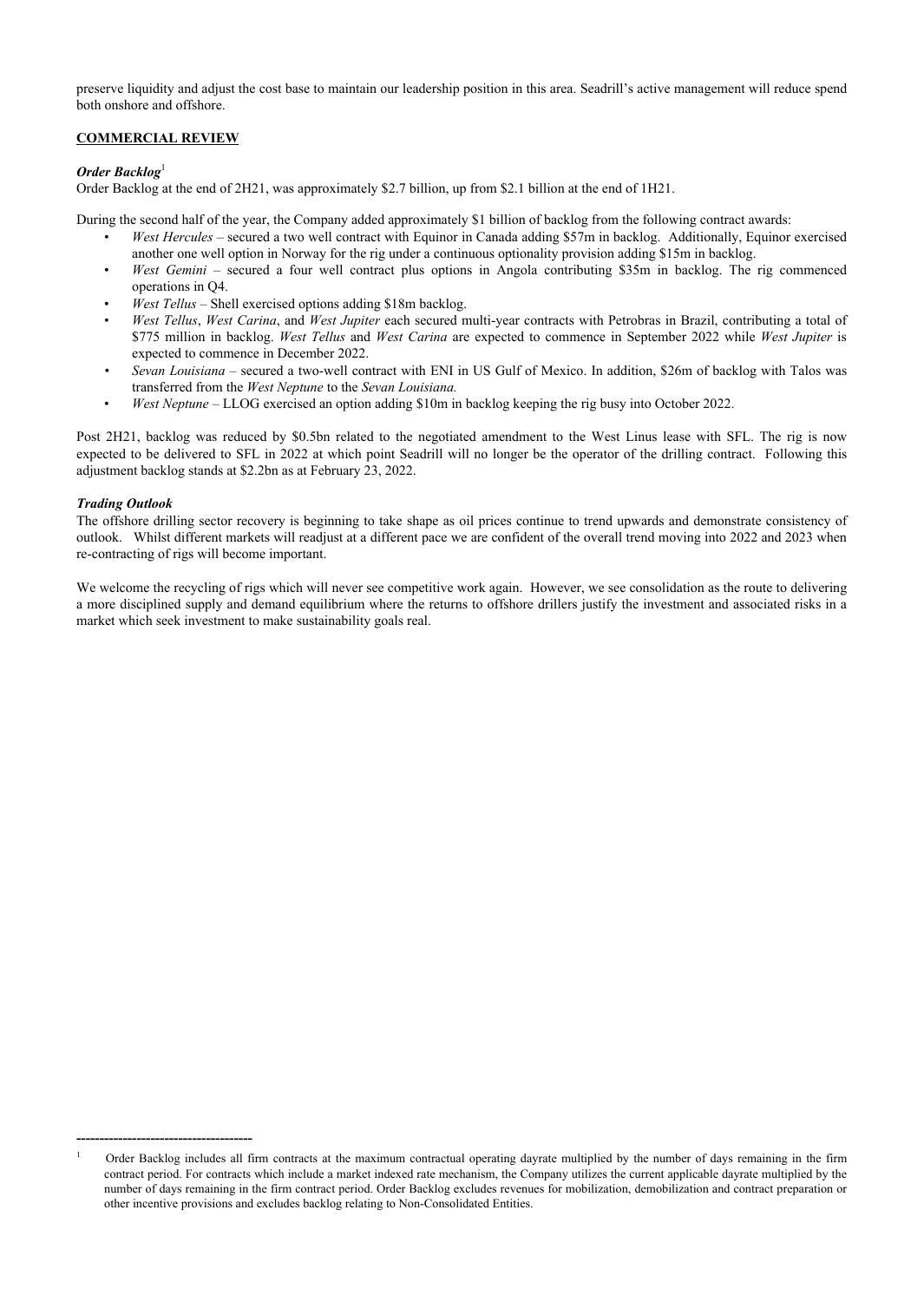### **EMERGENCE FROM BANKRUPTCY**

In our recent press release, dated February 22, 2022, we were pleased to report that Seadrill concluded its comprehensive restructuring process and emerged from Chapter 11 bankruptcy protection.

The following major changes to Seadrill's capital structure were achieved through the restructuring:

- Additional \$350 million of liquidity raised;
- Obligations under external credit facilities decreased from \$5,662 million to \$683 million of reinstated debt with maturity in  $2027$
- Future obligations under finance lease arrangements in respect of the *West Taurus*, *West Hercules*, and *West Linus* substantially eliminated; and
- Elimination of guarantees previously provided to holders of the senior notes previously issued by the NSNCo group.

Seadrill emerged from bankruptcy with cash of \$486 million, of which \$335 million was unrestricted and \$151 million was restricted. Seadrill also had \$125 million undrawn on its new revolving credit facility which together with the unrestricted cash provided \$460 million of liquidity to the Successor company. Following emergence, Seadrill had total debt obligations of \$908 million. This comprised \$683 million outstanding on reinstated credit facilities; \$175 million drawn on its new term loan; and a \$50 million convertible bond. This left the Successor company with net debt of \$422 million after adding back its post-emergence cash.

In order to substantially eliminate future commitments under capital lease arrangements with SFL corporation ("**SFL**"), Seadrill rejected the West Taurus lease through the bankruptcy court in early 2021 and negotiated amendments to the leases of West Hercules and West Linus in August 2021 and February 2022, respectively. The amended leases for Hercules and Linus are short term and we expect to redeliver both rigs to SFL in 2022. In addition to reducing the lease terms, the lease amendments extinguished Seadrill's obligations to purchase the units at the end of the leases (amongst other changes).

As part of Seadrill's wider process, Seadrill New Finance Limited ("**NSNCo**"), the holding company for investments in SeaMex, Seabras Sapura, and Archer, concluded a separate restructuring process on January 20, 2022. The restructuring was achieved using a pre-packaged chapter 11 process and had the following major impacts:

- Holders of the senior secured notes issued by NSNCo ("**notes"**, "**noteholders**") released Seadrill from all guarantees and securities previously provided by Seadrill in respect of the notes;
- Noteholders received a 65% equity interest in NSNCo with Seadrill's equity interest thereby decreasing to 35% and
- Reinstatement in full of the notes on amended terms.

Related to the NSNCo restructuring, the noteholders also financed a restructuring of the bank debt of the SeaMex joint venture. This enabled NSNCo to subsequently acquire a 100% equity interest in the SeaMex joint venture by way of a credit bid, which was executed on November 2, 2021.

As Seadrill lost its controlling interest in NSNCo through the disposal of 65% of its equity interest on January 20, 2022, we have presented the results of NSNCo, including the consolidated results of SeaMex from November 2021 onwards, as discontinued operations in Seadrill's financial statements for the period ended December 31, 2021. NSNCo's assets and liabilities have similarly been classified as held-for-sale in Seadrill's December 2021 balance sheet. All periods presented have been recast for this change.

#### **BOARD CHANGES**

The period saw the announcement on November 17, 2021, of a new, independent, seven-member Board of Directors ("**Board**"). The Board assumed the leadership of the new parent company of the Seadrill group following emergence from Chapter 11.

The Board is comprised of the following individuals, who collectively bring extensive industry and leadership experience:

- Julie Johnson Robertson, Chair of the Board
- Mark McCollum, Chair of Audit Committee
- Karen Dyrskjot Boesen
- Jean Cahuzac
- Jan Kjaervik
- Andrew Schultz
- Paul Smith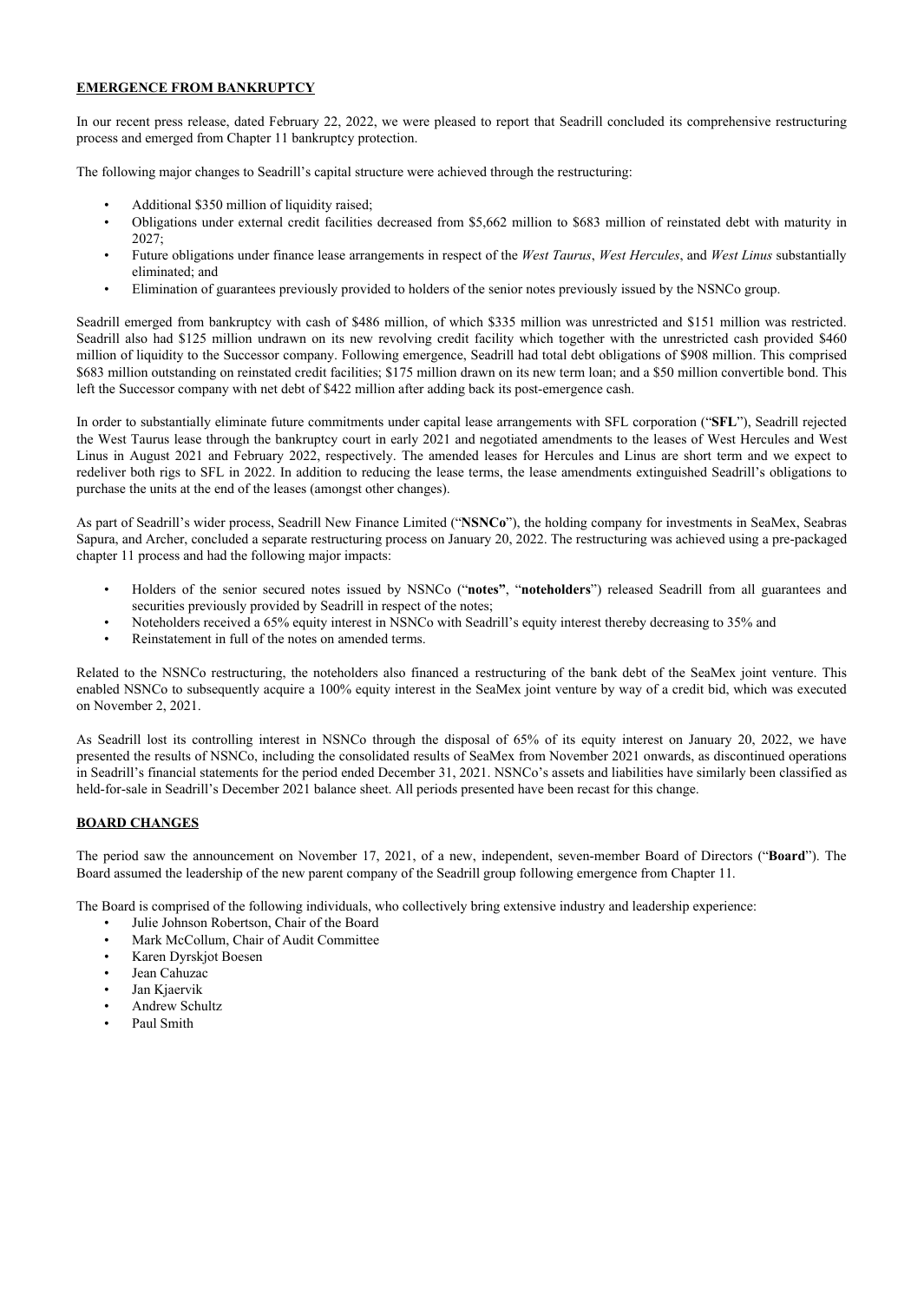### **Appendix I - Reconciliation of Operating Income to Adjusted EBITDA**

Adjusted EBITDA represents operating income before depreciation, amortization and similar non-cash charges. Additionally, in any given period the Company may have significant, unusual or non-recurring items which may be excluded from Adjusted EBITDA for that period. When applicable, these items are fully disclosed and incorporated into the reconciliation provided below.

Adjusted EBITDA is a non-GAAP financial measure used by investors to measure Seadrill's ongoing financial and operating strength. The Company believes that Adjusted EBITDA assists investors by excluding the potentially disparate effects between periods of interest, other financial items, taxes and depreciation and amortization, which are affected by various and possibly changing financing methods, capital structure and historical cost basis and which may significantly affect operating income between periods.

Adjusted EBITDA should not be considered as an alternative to operating income or any other indicator of Seadrill Limited's performance calculated in accordance with the US GAAP.

The table below reconciles operating profit/loss to Adjusted EBITDA.

| (In US\$ million)                          | 2H <sub>21</sub> | 1H <sub>21</sub> |
|--------------------------------------------|------------------|------------------|
| <b>Operating profit/(loss)</b>             | 95               | (252)            |
| Depreciation                               | 72               | 83               |
| Changes in expected credit loss allowances | (13)             | 48               |
| Gain on disposals                          | (36)             | (11)             |
| Impairment of long-lived assets            |                  | 152              |
| <b>Adjusted EBITDA</b>                     | 118              | 20               |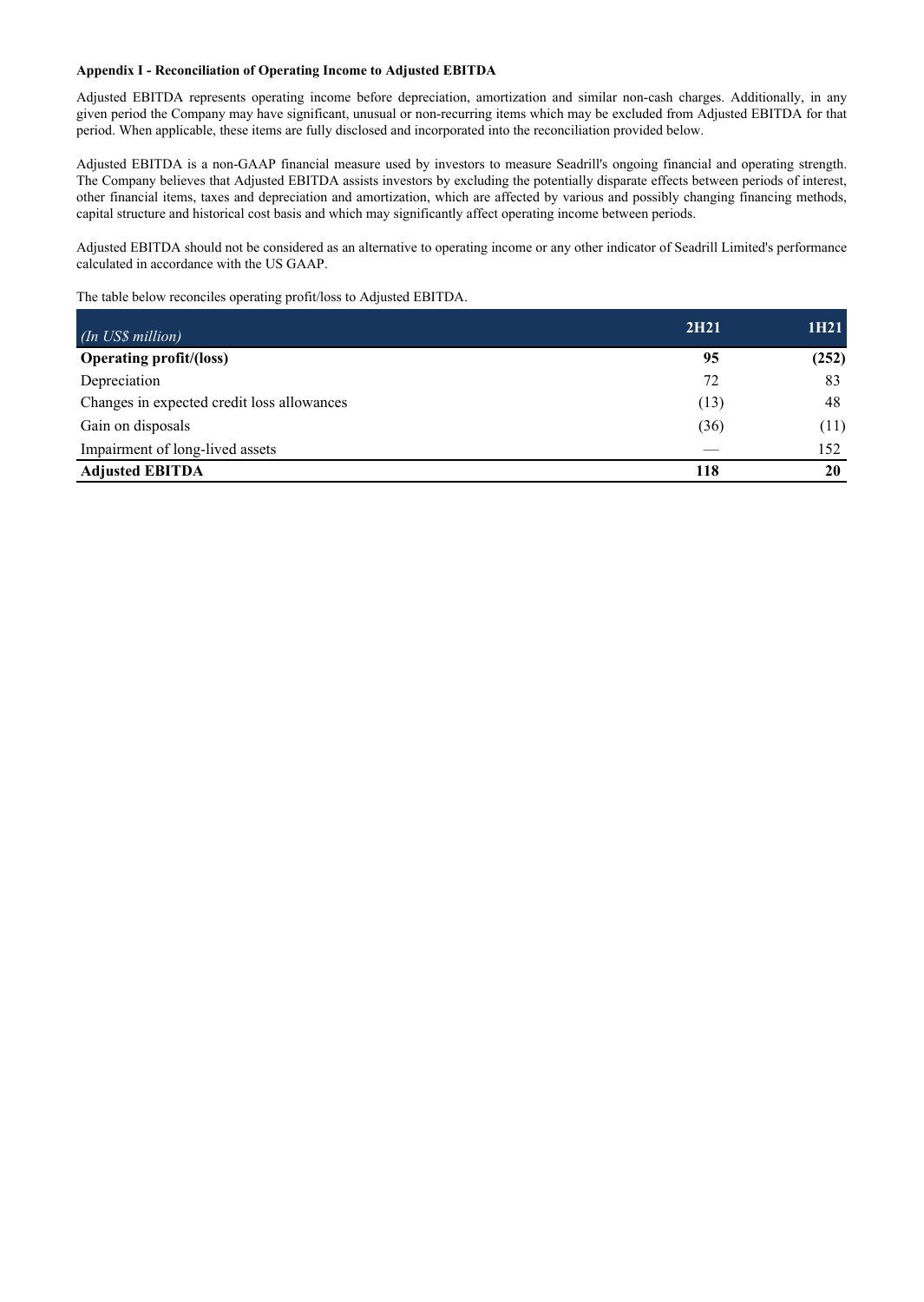# **UNAUDITED CONSOLIDATED STATEMENTS OF OPERATIONS**

## **for the six and twelve months ended December 31, 2021 and 2020**

| (In \$ millions, except per share data)                             | Six months<br>ended<br>December 31,<br>2021 | <b>Six months</b><br>ended<br><b>June 30,</b><br>2021 | <b>Twelve</b><br>months ended<br>December 31,<br>2021 | <b>Twelve</b><br>months ended<br>December 31,<br>2020 |
|---------------------------------------------------------------------|---------------------------------------------|-------------------------------------------------------|-------------------------------------------------------|-------------------------------------------------------|
| <b>Operating revenues</b>                                           |                                             |                                                       |                                                       |                                                       |
| Contract revenues                                                   | 429                                         | 335                                                   | 764                                                   | 703                                                   |
| Reimbursable revenues                                               | 18                                          | 17                                                    | 35                                                    | 37                                                    |
| Management contract revenues                                        | 89                                          | 88                                                    | 177                                                   | 289                                                   |
| Other revenues                                                      | 20                                          | 12                                                    | 32                                                    | 30                                                    |
| <b>Total operating revenues</b>                                     | 556                                         | 452                                                   | 1,008                                                 | 1,059                                                 |
| <b>Operating expenses</b>                                           |                                             |                                                       |                                                       |                                                       |
| Vessel and rig operating expenses                                   | (360)                                       | (316)                                                 | (676)                                                 | (606)                                                 |
| Reimbursable expense                                                | (16)                                        | (16)                                                  | (32)                                                  | (34)                                                  |
| Depreciation                                                        | (72)                                        | (83)                                                  | (155)                                                 | (346)                                                 |
| Amortization of intangibles                                         |                                             |                                                       |                                                       | (1)                                                   |
| Management contract expenses                                        | (59)                                        | (115)                                                 | (174)                                                 | (390)                                                 |
| Selling, general and administrative expenses                        | (41)                                        | (36)                                                  | (77)                                                  | (80)                                                  |
| <b>Total operating expenses</b>                                     | (548)                                       | (566)                                                 | (1, 114)                                              | (1, 457)                                              |
| Other operating items                                               |                                             |                                                       |                                                       |                                                       |
| Loss on impairment of long-lived assets                             |                                             | (152)                                                 | (152)                                                 | (4,087)                                               |
| Loss on impairment of intangibles                                   |                                             |                                                       |                                                       | (21)                                                  |
| Gain on disposals                                                   | 36                                          | 11                                                    | 47                                                    | 15                                                    |
| Other operating income                                              | 51                                          | 3                                                     | 54                                                    | 9                                                     |
| <b>Total other operating items</b>                                  | 87                                          | (138)                                                 | (51)                                                  | (4,084)                                               |
| <b>Operating profit/(loss)</b>                                      | 95                                          | (252)                                                 | (157)                                                 | (4, 482)                                              |
| Financial and other non-operating items                             |                                             |                                                       |                                                       |                                                       |
| Interest income                                                     |                                             | 1                                                     | 1                                                     | 9                                                     |
| Interest expense                                                    | (30)                                        | (79)                                                  | (109)                                                 | (409)                                                 |
| Share in results from associated companies (net of tax)             | $\overline{c}$                              | 1                                                     | 3                                                     |                                                       |
| Gain/(loss) on derivative financial instruments                     | 1                                           | (1)                                                   |                                                       | (3)                                                   |
| Foreign exchange (loss)/gain                                        | (13)                                        | 9                                                     | (4)                                                   | (23)                                                  |
| Reorganization items                                                | (81)                                        | (229)                                                 | (310)                                                 |                                                       |
| Other financial items                                               | $\boldsymbol{2}$                            | (13)                                                  | (11)                                                  | (45)                                                  |
| Fair value measurement on deconsolidation of VIE                    |                                             |                                                       |                                                       | 509                                                   |
| Total financial and other non-operating items, net                  | (119)                                       | (311)                                                 | (430)                                                 | 38                                                    |
| Loss before income taxes                                            | (24)                                        | (563)                                                 | (587)                                                 | (4, 444)                                              |
| Income tax benefit/(expense)                                        | 6                                           | (11)                                                  | (5)                                                   | (4)                                                   |
| Loss from continuing operations                                     | (18)                                        | (574)                                                 | (592)                                                 | (4, 448)                                              |
| Income/(loss) from discontinued operations                          | 36                                          | (31)                                                  | 5                                                     | (215)                                                 |
| Net profit/(loss)                                                   | 18                                          | (605)                                                 | (587)                                                 | (4,663)                                               |
| Net profit/(loss) attributable to the shareholder                   | 18                                          | (605)                                                 | (587)                                                 | (4,659)                                               |
| Net loss attributable to the non-controlling interest               |                                             |                                                       |                                                       | (3)                                                   |
| Net loss attributable to the redeemable non-controlling<br>interest |                                             |                                                       |                                                       | (1)                                                   |
| Basic loss per share from continuing operations (US dollar)         | (0.18)                                      | (5.72)                                                | (5.90)                                                | (44.29)                                               |
| Diluted loss per share from continuing operations (US<br>dollar)    | (0.18)                                      | (5.72)                                                | (5.90)                                                | (44.29)                                               |
| Basic earnings/(loss) per share (US dollar)                         | 0.18                                        | (6.03)                                                | (5.85)                                                | (46.43)                                               |
| Diluted earnings/(loss) per share (US dollar)                       | 0.18                                        | (6.03)                                                | (5.85)                                                | (46.43)                                               |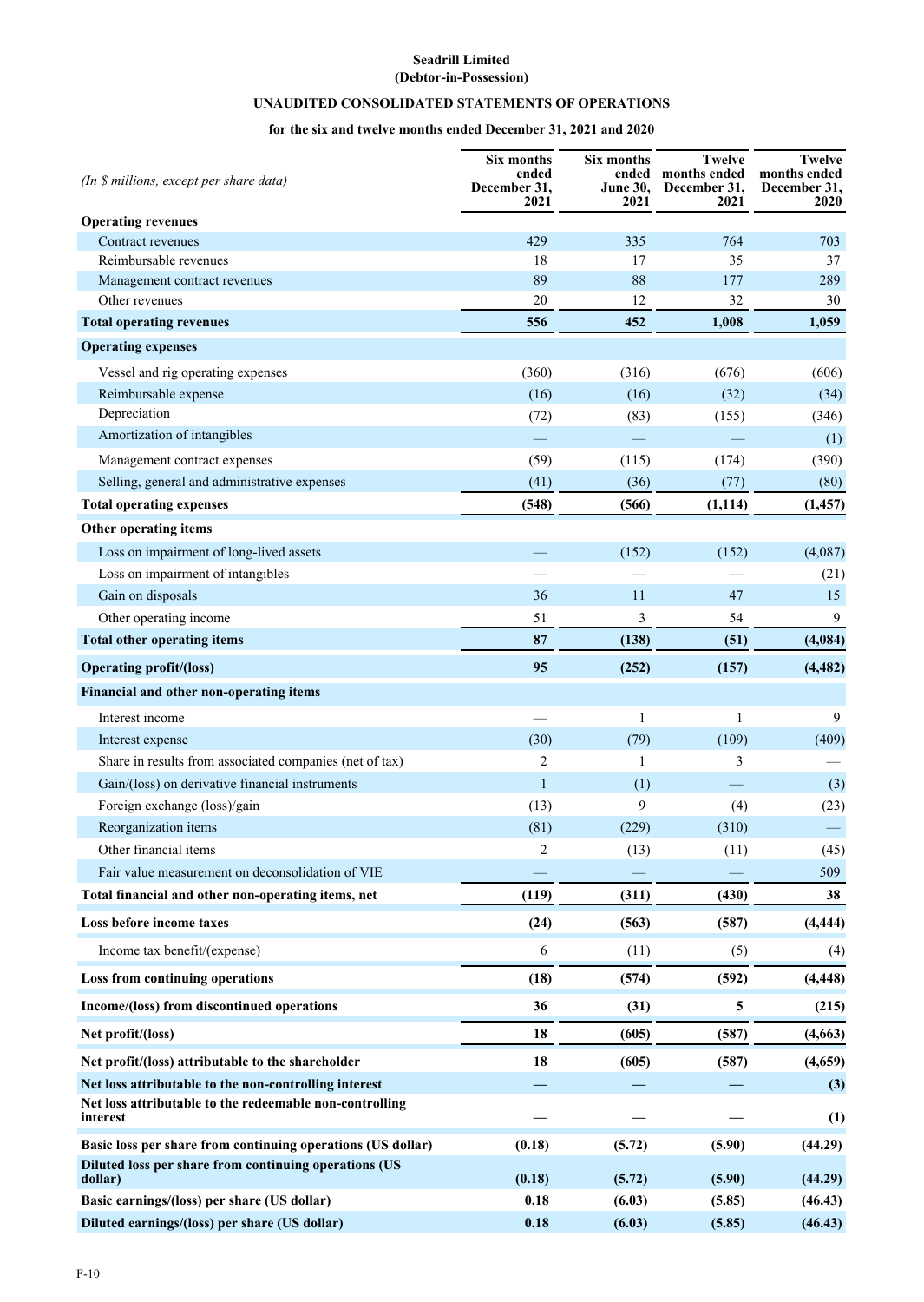# **UNAUDITED CONSOLIDATED STATEMENTS OF COMPREHENSIVE LOSS**

# **for the six and twelve months ended December 31, 2021 and 2020**

| (In \$ millions)                                                                     | Six months<br>ended<br>December 31,<br>2021 | Six months<br>ended<br><b>June 30,</b><br>2021 | <b>Twelve</b><br>months ended<br>December 31,<br>2021 | <b>Twelve</b><br>months ended<br>December 31,<br><b>2020</b> |
|--------------------------------------------------------------------------------------|---------------------------------------------|------------------------------------------------|-------------------------------------------------------|--------------------------------------------------------------|
| Net profit/(loss)                                                                    | 18                                          | (605)                                          | (587)                                                 | (4,663)                                                      |
| Other comprehensive loss, net of tax, relating to continuing<br><i>operations:</i>   |                                             |                                                |                                                       |                                                              |
| Actuarial loss relating to pension                                                   |                                             |                                                |                                                       | (2)                                                          |
| Other comprehensive gain/(loss), net of tax, relating to<br>discontinued operations: |                                             |                                                |                                                       |                                                              |
| Change in fair value of debt component of Archer<br>convertible bond                 |                                             |                                                | $\overline{2}$                                        | 4                                                            |
| Share in results from associated companies                                           | 5                                           | 4                                              | 9                                                     | (15)                                                         |
| Other comprehensive gain/(loss)                                                      | 6                                           | 5                                              | 11                                                    | (13)                                                         |
|                                                                                      |                                             |                                                |                                                       |                                                              |
| Total comprehensive income/(loss) for the period                                     | 24                                          | (600)                                          | (576)                                                 | (4,676)                                                      |
|                                                                                      |                                             |                                                |                                                       |                                                              |
| Comprehensive income/(loss) attributable to the<br>shareholder                       | 24                                          | (600)                                          | (576)                                                 | (4,672)                                                      |
| Comprehensive loss attributable to the non-controlling<br>interest                   |                                             |                                                |                                                       | (3)                                                          |
| Comprehensive loss attributable to the redeemable non-<br>controlling interest       |                                             |                                                |                                                       | (1)                                                          |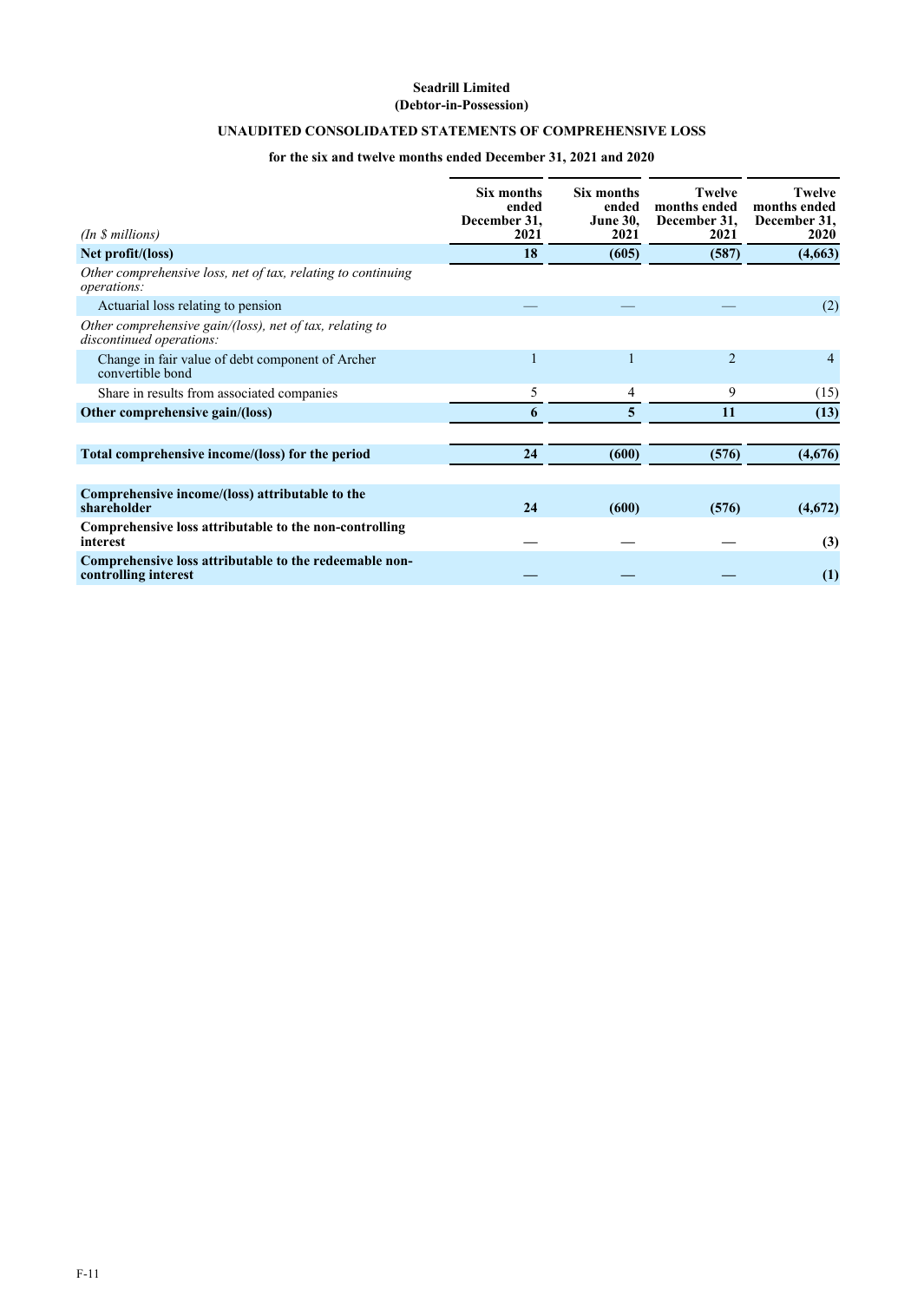## **UNAUDITED CONSOLIDATED BALANCE SHEETS**

### **as at December 31, 2021 and December 31, 2020**

| (In \$ millions, except per share data)                                                                                                           | December 31,<br>2021 | December 31,<br>2020 |
|---------------------------------------------------------------------------------------------------------------------------------------------------|----------------------|----------------------|
| <b>ASSETS</b>                                                                                                                                     |                      |                      |
| <b>Current assets</b>                                                                                                                             |                      |                      |
| Cash and cash equivalents                                                                                                                         | 312                  | 491                  |
| Restricted cash                                                                                                                                   | 160                  | 103                  |
| Accounts receivable, net                                                                                                                          | 169                  | 125                  |
| Amounts due from related parties, net                                                                                                             | 28                   | 85                   |
| Assets held for sale -current                                                                                                                     | 1,103                | 74                   |
| Other current assets                                                                                                                              | 191                  | 203                  |
| <b>Total current assets</b>                                                                                                                       | 1,963                | 1,081                |
| <b>Non-current assets</b>                                                                                                                         |                      |                      |
| Investments in associated companies                                                                                                               | 27                   | 24                   |
| Drilling units                                                                                                                                    | 1,777                | 2,120                |
| Restricted cash                                                                                                                                   | 63                   | 65                   |
| Deferred tax assets                                                                                                                               | 11                   | 9                    |
| Equipment                                                                                                                                         | 11                   | 19                   |
| Amounts due from related parties, net                                                                                                             |                      | 6                    |
| Assets held for sale - non-current                                                                                                                |                      | 611                  |
| Other non-current assets                                                                                                                          | 27                   | 26                   |
| <b>Total non-current assets</b>                                                                                                                   | 1,916                | 2,880                |
| <b>Total assets</b>                                                                                                                               | 3,879                | 3,961                |
| <b>LIABILITIES AND EQUITY</b>                                                                                                                     |                      |                      |
| <b>Current liabilities</b>                                                                                                                        |                      |                      |
| Debt due within one year                                                                                                                          |                      | 5,662                |
| Trade accounts payable                                                                                                                            | 59                   | 45                   |
| Amounts due to related parties - current                                                                                                          |                      | $\tau$               |
| Liabilities associated with assets held for sale - current                                                                                        | 948                  | 546                  |
| Other current liabilities                                                                                                                         | 230                  | 285                  |
| <b>Total current liabilities</b>                                                                                                                  | 1,237                | 6,545                |
| Liabilities subject to compromise                                                                                                                 | 6,235                |                      |
| <b>Non-current liabilities</b>                                                                                                                    |                      |                      |
| Long-term debt due to related parties                                                                                                             |                      | 426                  |
| Deferred tax liabilities                                                                                                                          | 9                    | 10                   |
| Other non-current liabilities                                                                                                                     | 114                  | 120                  |
| <b>Total non-current liabilities</b>                                                                                                              | 123                  | 556                  |
| <b>Equity</b>                                                                                                                                     |                      |                      |
| Common shares of par value US\$0.10 per share: 138,880,000 shares authorized and 100,384,435<br>issued at December 31, 2021 and December 31, 2020 | 10                   | 10                   |
| Additional paid-in capital                                                                                                                        | 3,504                | 3,504                |
| Accumulated other comprehensive loss                                                                                                              | (15)                 | (26)                 |
| Retained loss                                                                                                                                     | (7,215)              | (6,628)              |
| <b>Total deficit</b>                                                                                                                              | (3,716)              | (3, 140)             |
| <b>Total liabilities and equity</b>                                                                                                               | 3,879                | 3,961                |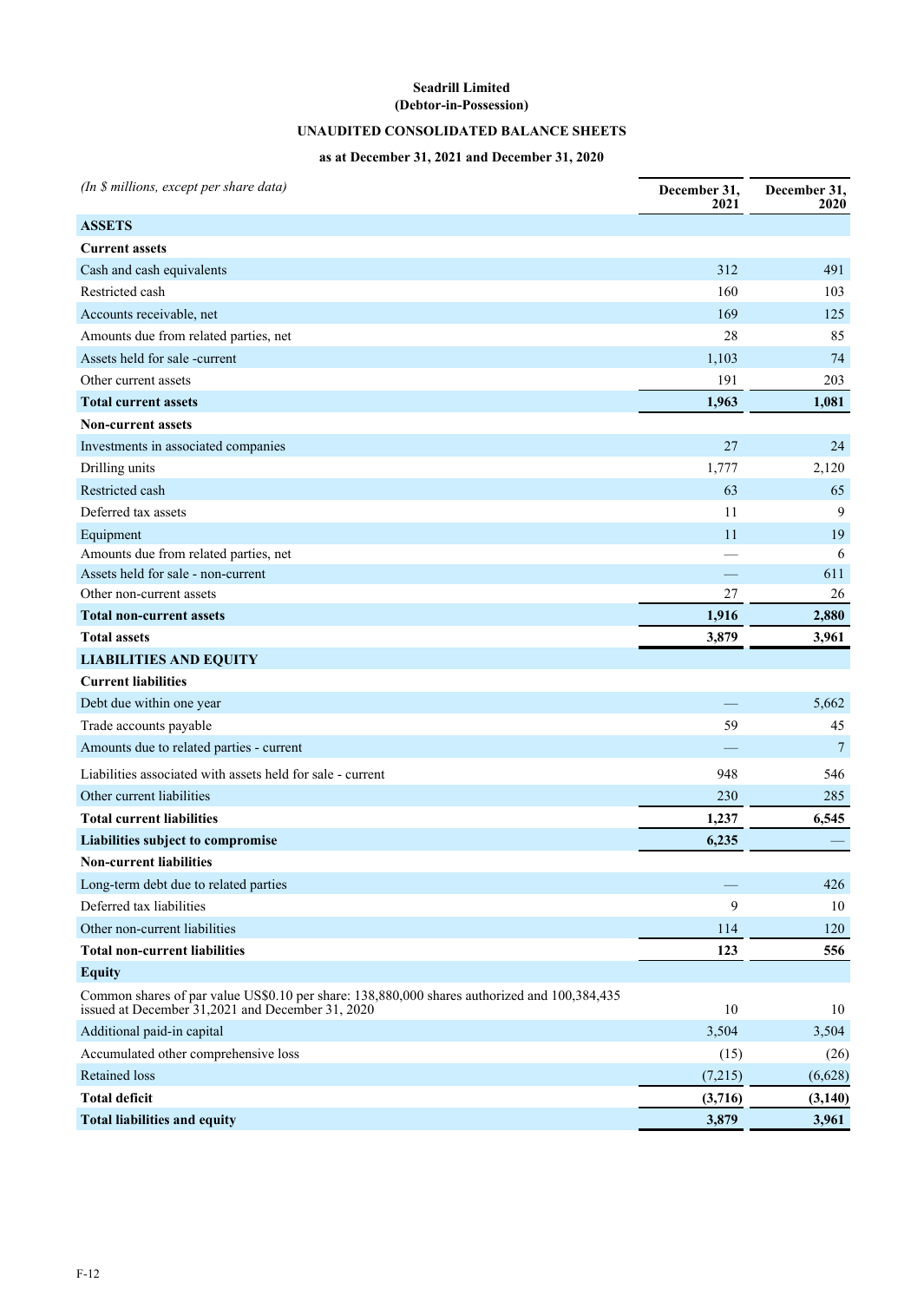# **UNAUDITED CONSOLIDATED STATEMENTS OF CASH FLOWS - CONTINUING OPERATIONS**

## **for the twelve months ended December 31, 2021 and 2020**

|                                                                                          | <b>Twelve months</b><br>ended<br>December 31, | <b>Twelve months</b><br>ended<br>December 31, |
|------------------------------------------------------------------------------------------|-----------------------------------------------|-----------------------------------------------|
| (In \$millions)                                                                          | 2021                                          | 2020                                          |
| <b>Cash Flows from Operating Activities</b>                                              |                                               |                                               |
| Net loss from continuing operations                                                      | (592)                                         | (4, 449)                                      |
| Adjustments to reconcile net income to net cash provided by operating activities:        |                                               |                                               |
| Depreciation                                                                             | 155                                           | 346                                           |
| Amortization of unfavorable and favorable contracts                                      |                                               | -1                                            |
| Gain on disposals                                                                        | (47)                                          | (15)                                          |
| Loss on impairment of intangible assets                                                  |                                               | 21                                            |
| Share in results from associated companies (net of tax)                                  | (3)                                           |                                               |
| Fair value measurement on deconsolidation of VIE                                         |                                               | (509)                                         |
| Loss on impairment of long-lived assets                                                  | 152                                           | 4,087                                         |
| Deferred tax benefit                                                                     | (3)                                           | (7)                                           |
| Unrealized loss on derivative                                                            |                                               | 3                                             |
| Non cash reorganization items                                                            | 176                                           |                                               |
| Amortization of discount on debt                                                         | 84                                            | 122                                           |
| Unrealized foreign exchange loss                                                         | $\overline{2}$                                | 19                                            |
| Change in allowance for credit losses                                                    | 36                                            | 142                                           |
| Other cash movements in operating activities                                             |                                               |                                               |
| Payments for long-term maintenance                                                       | (64)                                          | (121)                                         |
| Repayments made under lease arrangements                                                 | (46)                                          |                                               |
| Changes in operating assets and liabilities, net of effect of acquisitions and disposals |                                               |                                               |
| Trade accounts receivable                                                                | (37)                                          | 48                                            |
| Trade accounts payable                                                                   | 17                                            | (38)                                          |
| Prepaid expenses/accrued revenue                                                         | (4)                                           | (55)                                          |
| Deferred revenue                                                                         | 7                                             | (5)                                           |
| Related party receivables                                                                | (8)                                           | (100)                                         |
| Related party payables                                                                   | (7)                                           | (4)                                           |
| Other assets                                                                             | (19)                                          | 34                                            |
| Other liabilities                                                                        | 65                                            | 76                                            |
| Other, net                                                                               |                                               | 8                                             |
| Net cash flows used in operating activities                                              | (136)                                         | (396)                                         |
| <b>Cash Flows from Investing Activities</b>                                              |                                               |                                               |
| Additions to drilling units and equipment                                                | (29)                                          | (27)                                          |
| Impact to cash resulting from deconsolidation of VIE                                     |                                               | (22)                                          |
| Purchase of call option for non-controlling interest shares                              |                                               | (11)                                          |
| Proceeds from disposal of assets                                                         | 43                                            |                                               |
| Loans granted to related parties                                                         |                                               | (8)                                           |
| Net cash flows provided by/(used in) investing activities                                | 14                                            | (68)                                          |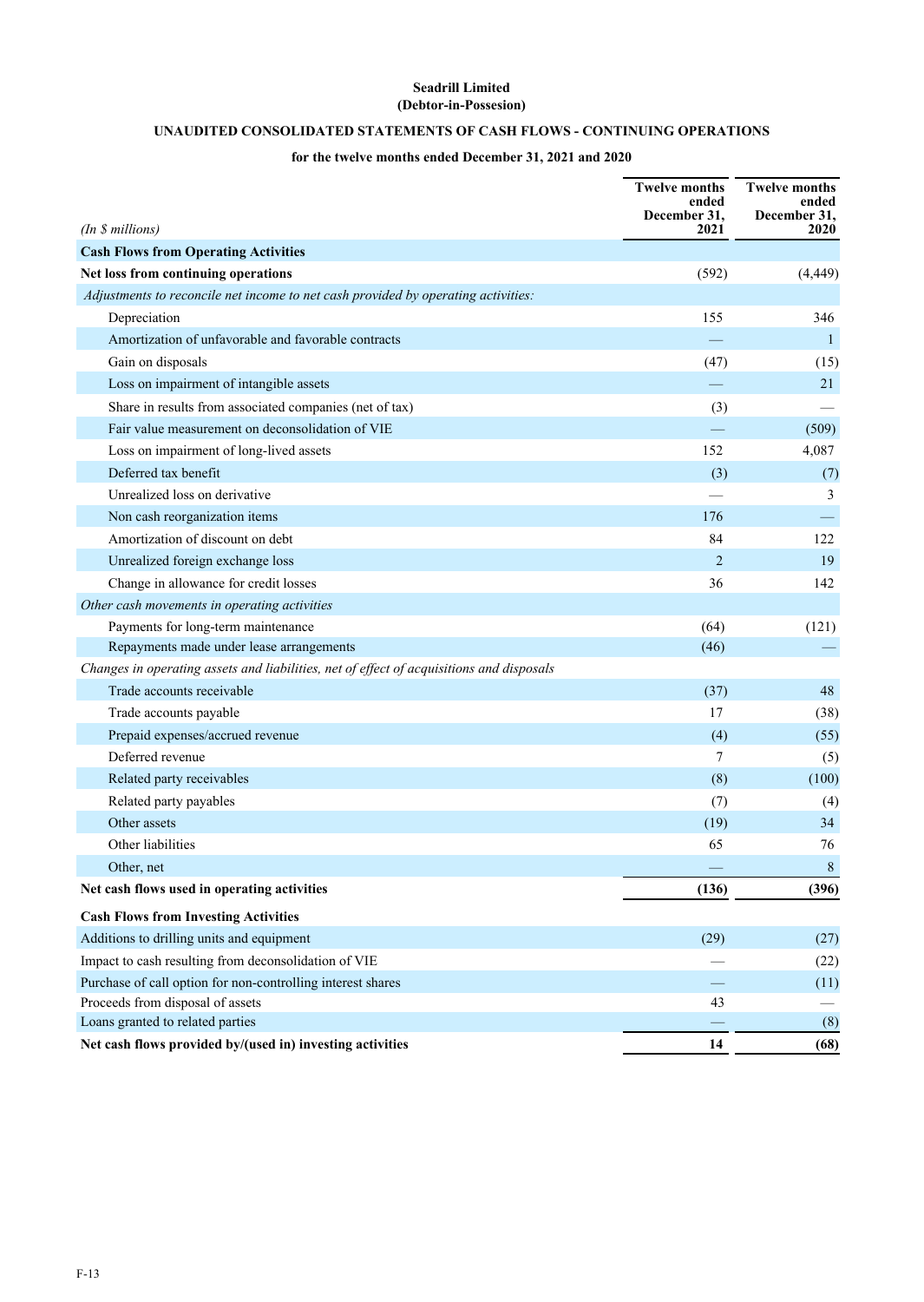### **UNAUDITED CONSOLIDATED STATEMENTS OF CASH FLOWS - CONTINUING OPERATIONS**

#### **for the twelve months ended December 31, 2021 and 2020**

| (In \$millions)                                                                  | <b>Twelve months</b><br>ended<br>December 31,<br>2021 | <b>Twelve months</b><br>ended<br>December 31,<br><b>2020</b> |
|----------------------------------------------------------------------------------|-------------------------------------------------------|--------------------------------------------------------------|
| <b>Cash Flows from Financing Activities</b>                                      |                                                       |                                                              |
| Repayments of secured credit facilities                                          |                                                       | (132)                                                        |
| Purchase of redeemable AOD non-controlling interest                              |                                                       | (31)                                                         |
| Net cash used in financing activities                                            |                                                       | (163)                                                        |
|                                                                                  |                                                       |                                                              |
| Effect of exchange rate changes on cash                                          | (2)                                                   | (19)                                                         |
| Net decrease in cash and cash equivalents, including restricted cash             | (124)                                                 | (646)                                                        |
| Cash and cash equivalents, including restricted cash, at beginning of the period | 659                                                   | 1,305                                                        |
| Cash and cash equivalents, including restricted cash, at the end of period       | 535                                                   | 659                                                          |
|                                                                                  |                                                       |                                                              |
| Supplementary disclosure of cash flow information                                |                                                       |                                                              |
| Interest paid, net of capitalized interest                                       |                                                       | (181)                                                        |
| Taxes paid                                                                       | (5)                                                   | (13)                                                         |

The statement of cash flows excludes \$49 million of unrestricted cash and \$21 million of restricted cash at December 31, 2021, which is held for sale by our discontinued operations.(December 31, 2020: \$35 million unrestricted, \$30 million restricted). The total cash flows from discontinuing operations for the twelve months ended December 31, 2021 was a \$5 million inflow (December 31,2020: \$1 million inflow).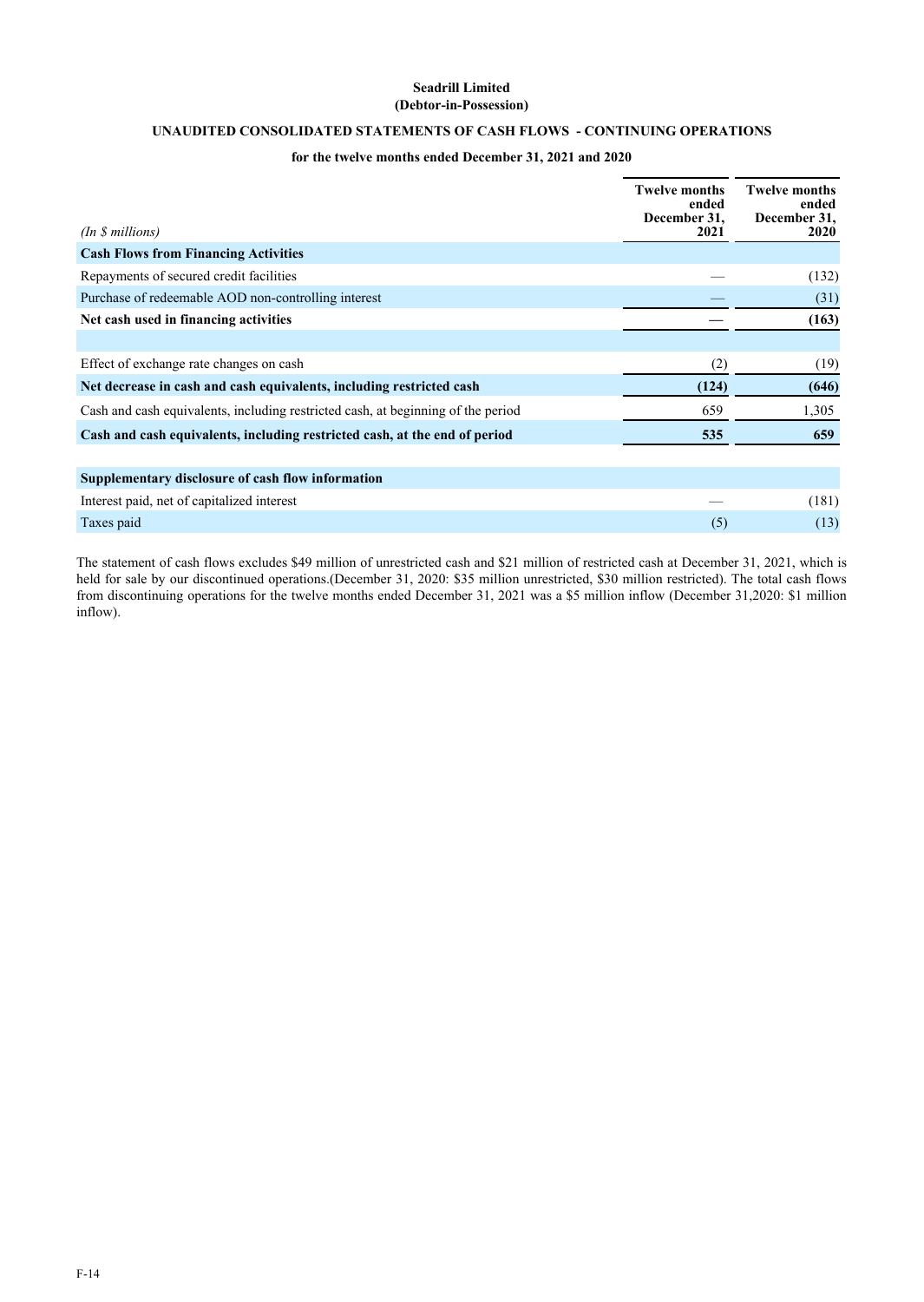## **UNAUDITED CONSOLIDATED STATEMENTS OF CHANGES IN EQUITY**

## **for the Six months ended December 31, 2021 and 2020, and June 30, 2021 and 2020**

| (In \$millions)                                                        | Common<br>shares | <b>Additional</b><br>paid-in<br>capital | Accumulated<br>other<br>comprehensive<br>loss | <b>Retained</b><br>loss | <b>Total</b><br>equity/<br>(deficit)<br>before NCI | <b>NCI</b> | <b>Total</b><br>equity/<br>(deficit) |
|------------------------------------------------------------------------|------------------|-----------------------------------------|-----------------------------------------------|-------------------------|----------------------------------------------------|------------|--------------------------------------|
| Balance as at December 31, 2019                                        | 10               | 3,496                                   | (13)                                          | (1, 851)                | 1,642                                              | 151        | 1,793                                |
| ASU 2016-13 - Measurement of credit<br>losses on financial instruments |                  |                                         |                                               | (143)                   | (143)                                              |            | (143)                                |
| Balance as at January 1, 2020                                          | 10               | 3,496                                   | (13)                                          | (1,994)                 | 1,499                                              | 151        | 1,650                                |
| Other comprehensive loss from<br>continuing operations                 |                  |                                         | (7)                                           |                         | (7)                                                |            | (7)                                  |
| Other comprehensive loss from<br>discontinued operations               |                  |                                         | (15)                                          |                         | (15)                                               |            | (15)                                 |
| Purchase option on non-controlling<br>interest                         |                  |                                         |                                               |                         |                                                    | (11)       | (11)                                 |
| Share-based compensation charge                                        |                  | $\overline{2}$                          |                                               |                         | $\overline{2}$                                     |            | $\mathbf{2}$                         |
| Fair value adjustment AOD<br>Redeemable NCI                            |                  |                                         |                                               | 32                      | 32                                                 |            | 32                                   |
| Net loss from continuing operations                                    |                  |                                         |                                               | (1, 576)                | (1,576)                                            | (2)        | (1,578)                              |
| Net loss from discontinued operations                                  |                  |                                         |                                               | (171)                   | (171)                                              |            | (171)                                |
| Balance as at June 30, 2020                                            | 10               | 3,498                                   | (35)                                          | (3,709)                 | (236)                                              | 138        | (98)                                 |
| Other comprehensive income from<br>continuing operations               |                  |                                         | 5                                             |                         | 5                                                  |            | 5                                    |
| Other comprehensive income from<br>discontinued operations             |                  |                                         | 4                                             |                         | $\overline{\mathbf{4}}$                            |            | 4                                    |
| Cash settlement for cancellation of<br>share scheme                    |                  | (1)                                     |                                               |                         | (1)                                                |            | (1)                                  |
| Share-based compensation charge                                        |                  | 7                                       |                                               |                         | 7                                                  |            | $\overline{7}$                       |
| Deconsolidation of VIE                                                 |                  |                                         |                                               |                         |                                                    | (137)      | (137)                                |
| Fair value adjustment AOD<br>Redeemable NCI                            |                  |                                         |                                               | (7)                     | (7)                                                |            | (7)                                  |
| Net loss from continuing operations                                    |                  |                                         |                                               | (2,868)                 | (2,868)                                            | (1)        | (2,869)                              |
| Net loss from discontinued operations                                  |                  |                                         |                                               | (44)                    | (44)                                               |            | (44)                                 |
| Balance as at December 31, 2020                                        | 10               | 3,504                                   | (26)                                          | (6,628)                 | (3, 140)                                           |            | (3, 140)                             |

| (In \$millions)                                            | Common<br>shares | <b>Additional</b><br>paid-in<br>capital | Accumulated<br>other<br>comprehensive<br>loss | Retained<br>loss | <b>Total</b><br>deficit<br>before NCI | <b>NCI</b> | <b>Total</b><br>equity/<br>(deficit) |
|------------------------------------------------------------|------------------|-----------------------------------------|-----------------------------------------------|------------------|---------------------------------------|------------|--------------------------------------|
| <b>Balance as at January 1, 2021</b>                       | 10               | 3,504                                   | (26)                                          | (6,628)          | (3,140)                               |            | (3,140)                              |
| Other comprehensive income from<br>discontinued operations |                  |                                         | 5                                             |                  | 5                                     |            | 5                                    |
| Net loss from continuing operations                        |                  |                                         |                                               | (574)            | (574)                                 |            | (574)                                |
| Net loss from discontinued operations                      |                  |                                         |                                               | (31)             | (31)                                  |            | (31)                                 |
| Balance as at June 30, 2021                                | 10               | 3,504                                   | (21)                                          | (7,233)          | (3,740)                               |            | (3,740)                              |
| Other comprehensive income from<br>discontinued operations |                  |                                         | 6                                             |                  | 6                                     |            | 6                                    |
| Net loss from continuing operations                        |                  |                                         |                                               | (18)             | (18)                                  |            | (18)                                 |
| Net profit from discontinued<br>operations                 |                  |                                         |                                               | 36               | 36                                    |            | 36                                   |
| <b>Balance as at December 31, 2021</b>                     | 10               | 3,504                                   | (15)                                          | (7,215)          | (3,716)                               |            | (3,716)                              |